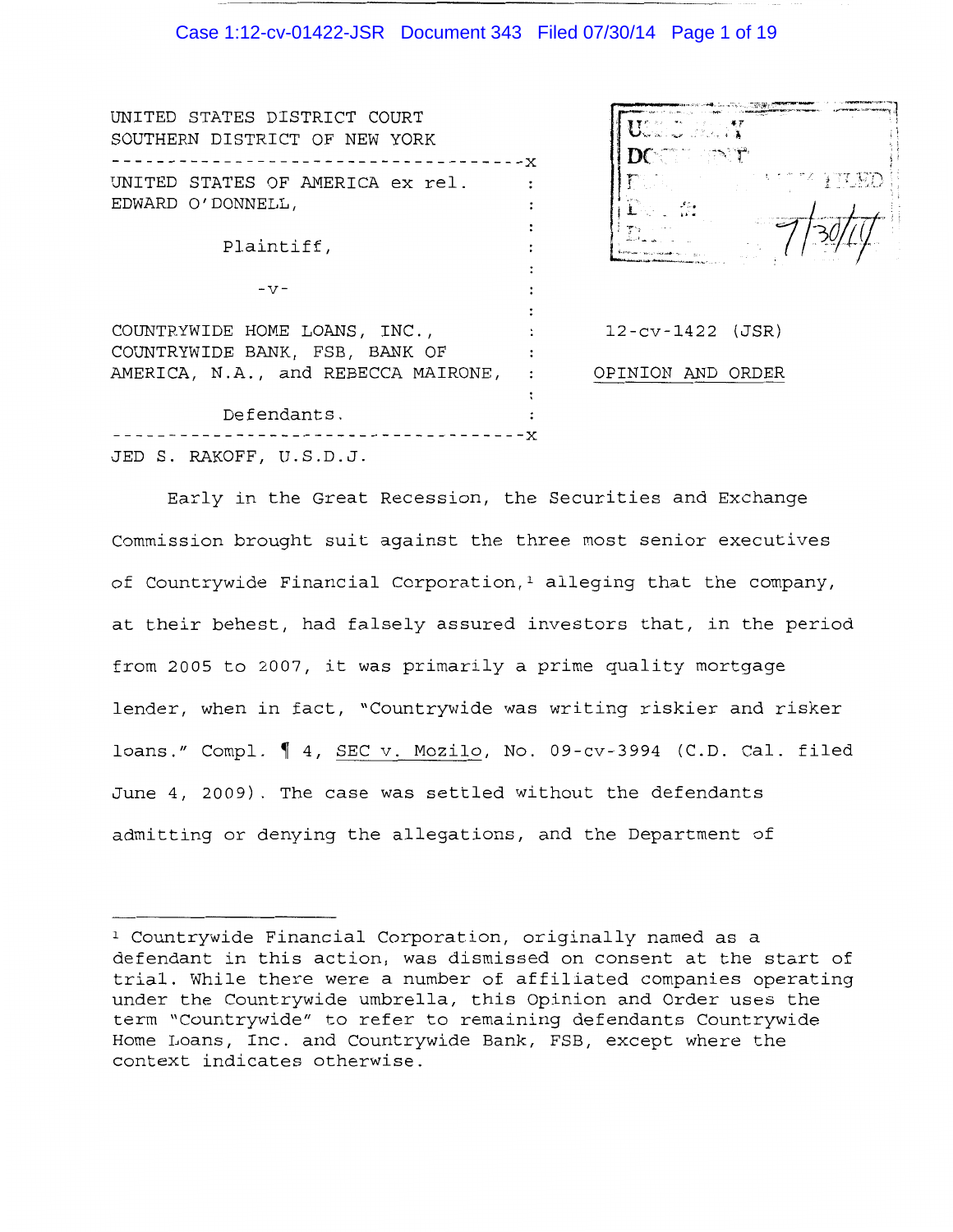### Case 1:12-cv-01422-JSR Document 343 Filed 07/30/14 Page 2 of 19

Justice chose not to bring any criminal charges. But in 2012, a "whistleblower," Edward O'Donnell, a former Countrywide Vice President, filed a qui tam action alleging that another Countrywide program, known as the "High Speed Swim Lane" (or "HSSL" or "Hustle"), was the vehicle by which Countrywide had perpetrated a subsequent fraudulent scheme from August 2007 to May 2008. <sup>2</sup>

Eventually, the U.S. Attorney's Office took charge of the case, and proved, as the jury found, that Countrywide and one of its officers, Rebecca Mairone, had engaged in an intentional scheme to misrepresent the quality of the mortgage loans that it processed through the HSSL program and sold to Fannie Mae and Freddie Mac during the aforesaid nine-month period. As a result, the jury found Countrywide and its successor in interest, Bank of America, N.A. (collectively, the "Bank Defendants"), along with Ms. Mairone, civilly liable for fraud in violation of the Financial Institutions Reform, Recovery, and Enforcement Act ("FIRREA"), 12 U.S.C. § 1833a. See Jury's Verdict, ECF No. 312.

It is now up to the Court to determine what civil penalties should be imposed for that violation. See 12 U.S.C. § 1833a(a). This is no easy task, for the provision of the statute specifying

<sup>2</sup> See Government's Rebuttal Summation Tr. 3456:5-6, ECF No. 307 ("It took Ed O'Donnell to bring this fraud to public attention, to public scrutiny in this courtroom  $\ldots$  ...").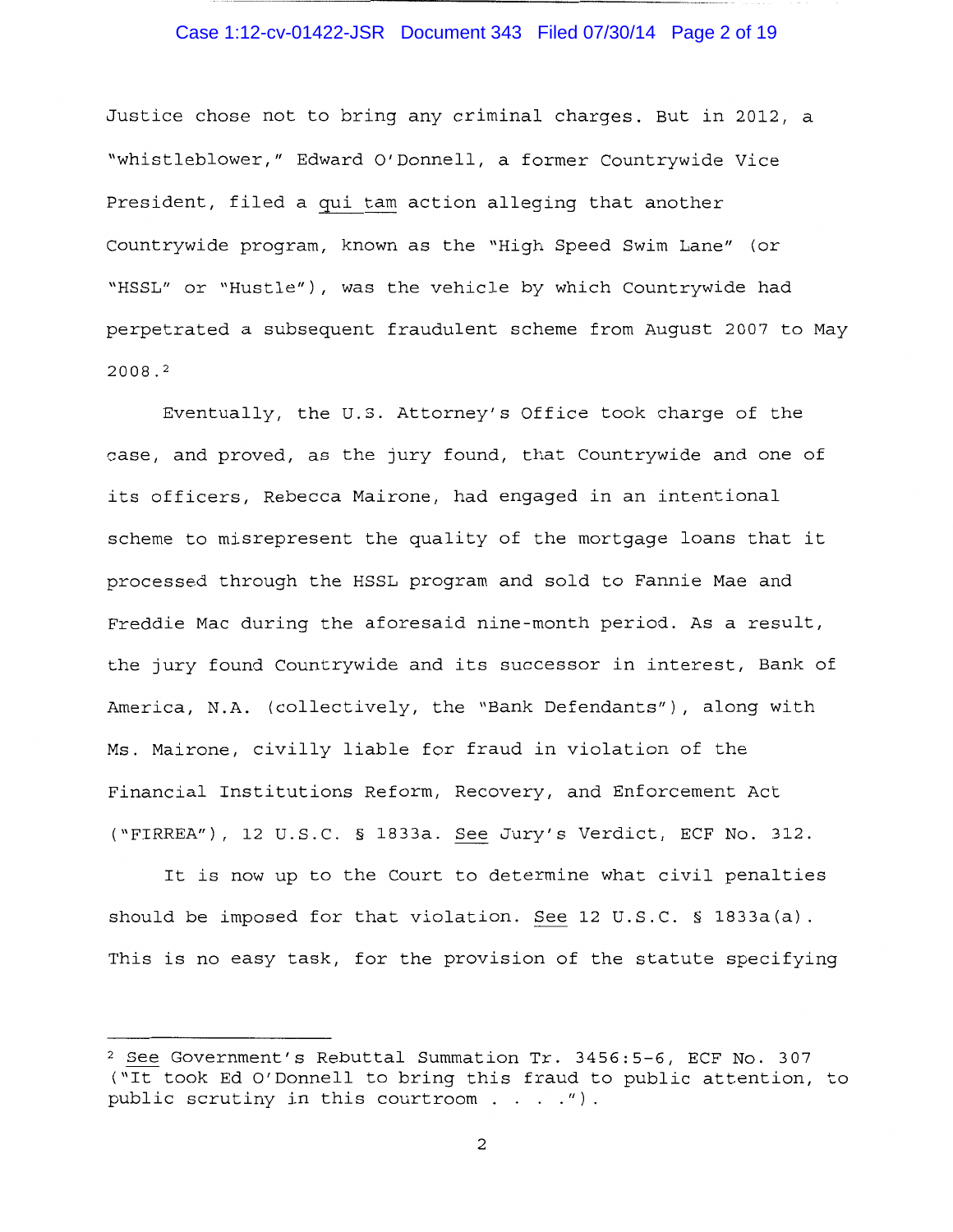# Case 1:12-cv-01422-JSR Document 343 Filed 07/30/14 Page 3 of 19

the monetary penalty to be imposed in cases like the instant one simply states that "[i]f any person derives pecuniary gain from the violation, or if the violation results in pecuniary loss to a person other than the violator, the amount of the civil penalty. . may not exceed the amount of such gain or loss." Id. § 1833a(b) (3). The statute provides no guidance, however, as to how to calculate such gain or loss or how to choose a penalty within the broad range permitted.

The parties and the Court have unearthed only one case that discusses this choice under FIRREA: United States v. Menendez, No. ll-cv-6313, 2013 WL 828926 (C.D. Cal. Mar. 6, 2013). Finding no precedent on point, Menendez looked to the case law of arguably analogous civil penalty statutes and suggested five factors to consider: "(l) the good or bad faith of the defendant and the degree of his scienter; (2) the injury to the public, and whether the defendant's conduct created substantial loss or the risk of substantial loss to other persons; (3) the egregiousness of the violation; (4) the isolated or repeated nature of the violation; and (5) the defendant's financial condition and ability to pay." Id. at \*5 (citing Fed. Election Comm'n v. Furgatch, 869 F.2d 1256, 1258 (9th Cir. 1989)). Similarly, in discussing arguably analogous civil penalties in a non-FIRREA context, the Second Circuit has directed district courts to consider "the good or bad faith of the defendants, the injury to the public, and the defendants' ability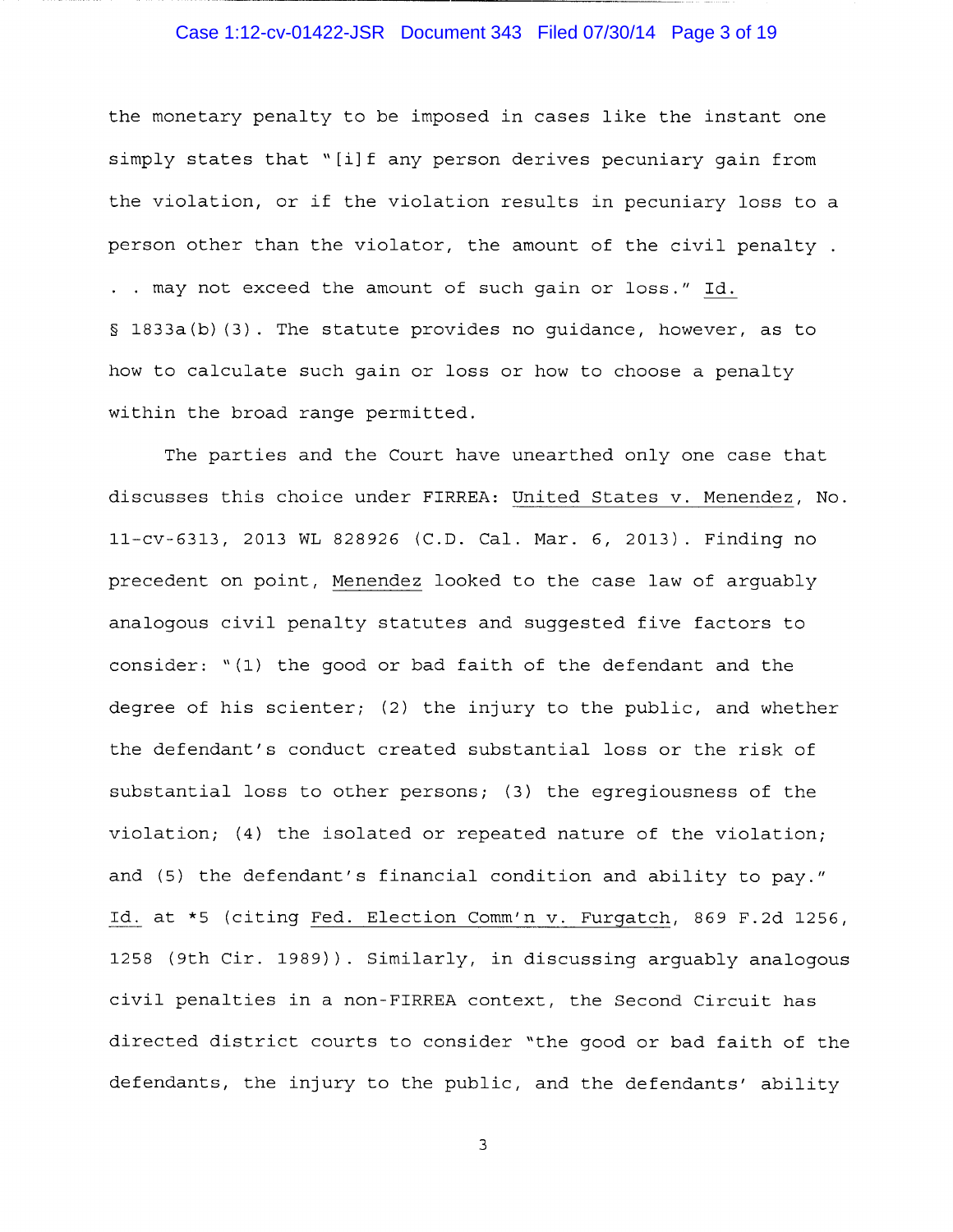# Case 1:12-cv-01422-JSR Document 343 Filed 07/30/14 Page 4 of 19

to pay." Advance Pharm., Inc. v. United States, 391 F.3d 377, 399- 400 (2d Cir. 2004) (internal citation and quotation marks omitted) . A similar list of factors is also used in determining civil penalties under the Securities Exchange Act. See SEC v. Gupta, No. ll-cv-7566, 2013 WL 3784138, at \*l (S.D.N.Y. July 17, 2013) ("In determining the appropriate amount of a civil penalty, courts in this District are typically guided by the factors set forth in Haligiannis, to wit: '(1) the egregiousness of the defendants' conduct; (2) the degree of the defendant's scienter; (3) whether the defendant's conduct created substantial losses or the risk of substantial losses to other persons; (4) whether the defendant's conduct was isolated or recurrent; and (5) whether the penalty should be reduced due to the defendant's demonstrated current and future financial condition.'" (citing SEC v. Haligiannis, 470 F. Supp. 2d 373, 386 (S.D.N.Y. 2007)). But while these cases provide some general guidance as to what factors bear on what the penalty should be after the "cap" of gain or loss is determined, they do not speak to how "gain" or "loss" are defined or calculated.

At the invitation of the Court, therefore, the parties provided extensive briefing and oral argument on how "gain" and "loss" should be calculated and what these calculations should be. See ECF Nos. 311, 314, 315, 319, 322, 325, 329, 333, 337. After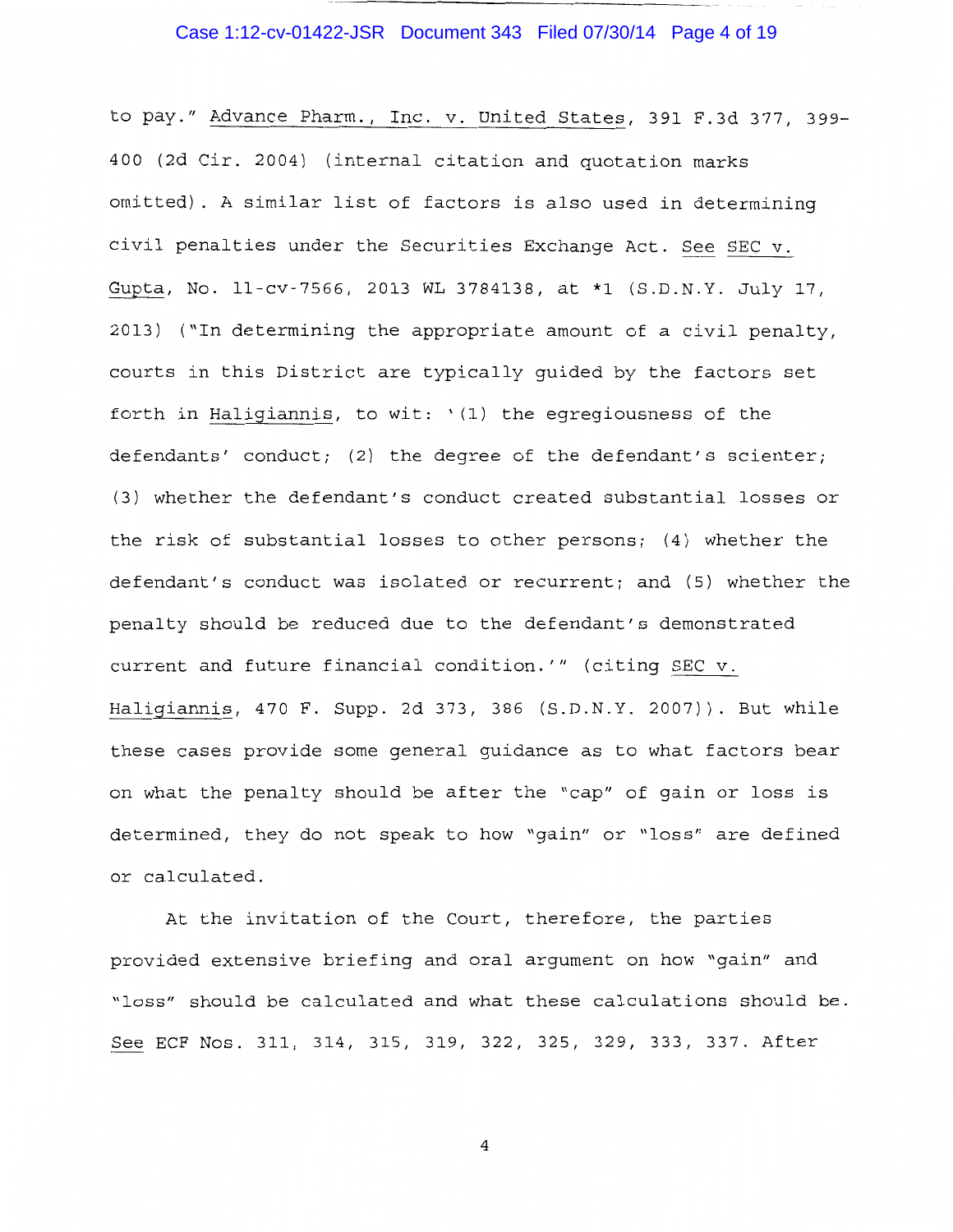### Case 1:12-cv-01422-JSR Document 343 Filed 07/30/14 Page 5 of 19

reviewing these submissions, as well as the extensive evidence presented at trial, the Court finds as follows:3

FIRREA is a so-called "hybrid" statute, predicating civil liability on the Government's proving criminal violations (here, mail fraud and wire fraud) by a preponderance of the evidence. Unlike private civil actions, therefore, a FIRREA action is not primarily intended to serve compensatory functions but rather to serve quasi-civil punitive and deterrent functions. This is demonstrated on the face of the statute by the fact, inter alia, that the statute describes the monies to be paid, not as compensation to be paid to the immediate victim of the misconduct, but as a "penalty" to be paid to the Government. At the same time, because there is no threat of imprisonment nor the stigma associated with a criminal charge, the burden of proof is preponderance of the evidence and the so-called "rule of lenity" has no application. In short, FIRREA seeks to impose substantial civil penalties for criminal misconduct affecting federally insured financial institutions. 12 U.S.C. § 1833a(c) (2).

<sup>&</sup>lt;sup>3</sup> The Court's calculations, like the parties', are not perfectly precise at every step, relying instead on reasonable estimates where appropriate. The use of reasonable estimates or approximations is well established in analogous contexts. See, ~, United States v. Kumar, 617 F.3d 612, 632 (2d Cir. 2010) (sentencing); SEC v. Patel, 61 F.3d 137, 139 (2d Cir. 1995) (disgorgement); United States v. Uddin, 551 F.3d 176, 180 (2d Cir. 2009) (forfeiture).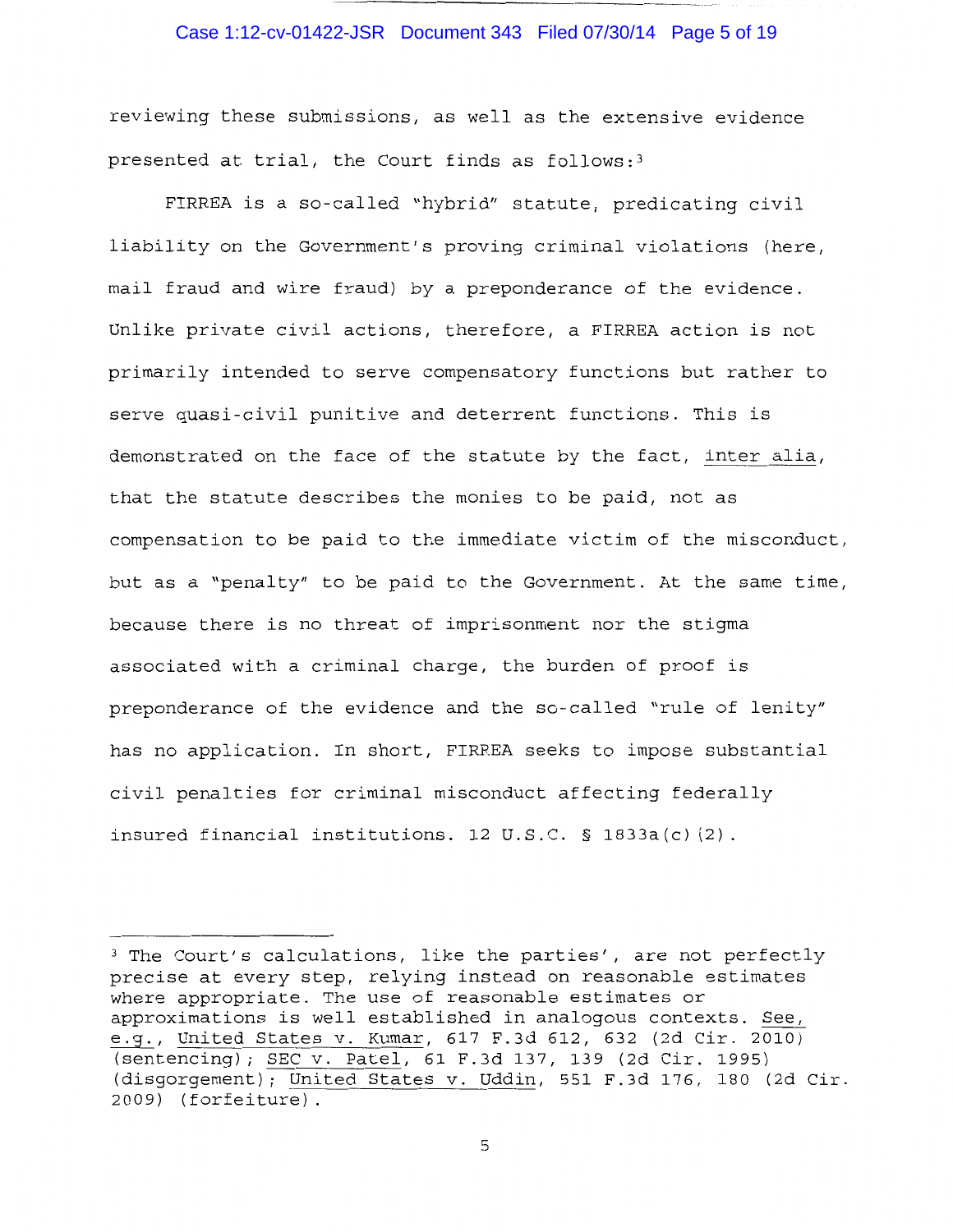### Case 1:12-cv-01422-JSR Document 343 Filed 07/30/14 Page 6 of 19

In determining the appropriate penalty, therefore, as well as the appropriate definition and calculation of loss and/or gain, attention must be paid to precisely what predicate crime has been proved and what its essential elements are. Here, the essential crime found by the jury was "a scheme to induce Fannie Mae and/or Freddie Mac to purchase mortgage loans originated through the High Speed Swim Lane by misrepresenting that the loans were of higher quality than they actually were." Ct.'s Instructions of Law to the Jury at 11, ECF No. 265. 4 The HSSL program implemented this scheme by, inter alia, transferring primary responsibility for approving loans from quality-focused underwriters to volume-focused loan specialists employing automated underwriting software, eliminating the quality-assurance checklist, suspending the "quality of grade" compensation reduction that previously provided disincentives to low-quality loan origination, and reducing the "turn time" for loan funding from 45-60 days to 15 days. See, e.g., Defendants' trial exhibit ("DX") 191; Plaintiff's trial exhibit ("PX") 262; PX 31; PX 2661; PX 65; PX 67; Trial Transcript ("Tr.") 967:18-968:6, ECF Nos. 267-309. The Chief Operating Officer of the Full Spectrum

<sup>4</sup> The scheme was Countrywide's, but, after the events giving rise to this suit, defendant Bank of America, N.A. or its affiliates purchased Countrywide and thereby subsumed its liabilities. Although one of these affiliates, Bank of America Corp., was dismissed as a defendant in this action, Bank of America, N.A. does not contest successor-in-interest liability for purposes of this case.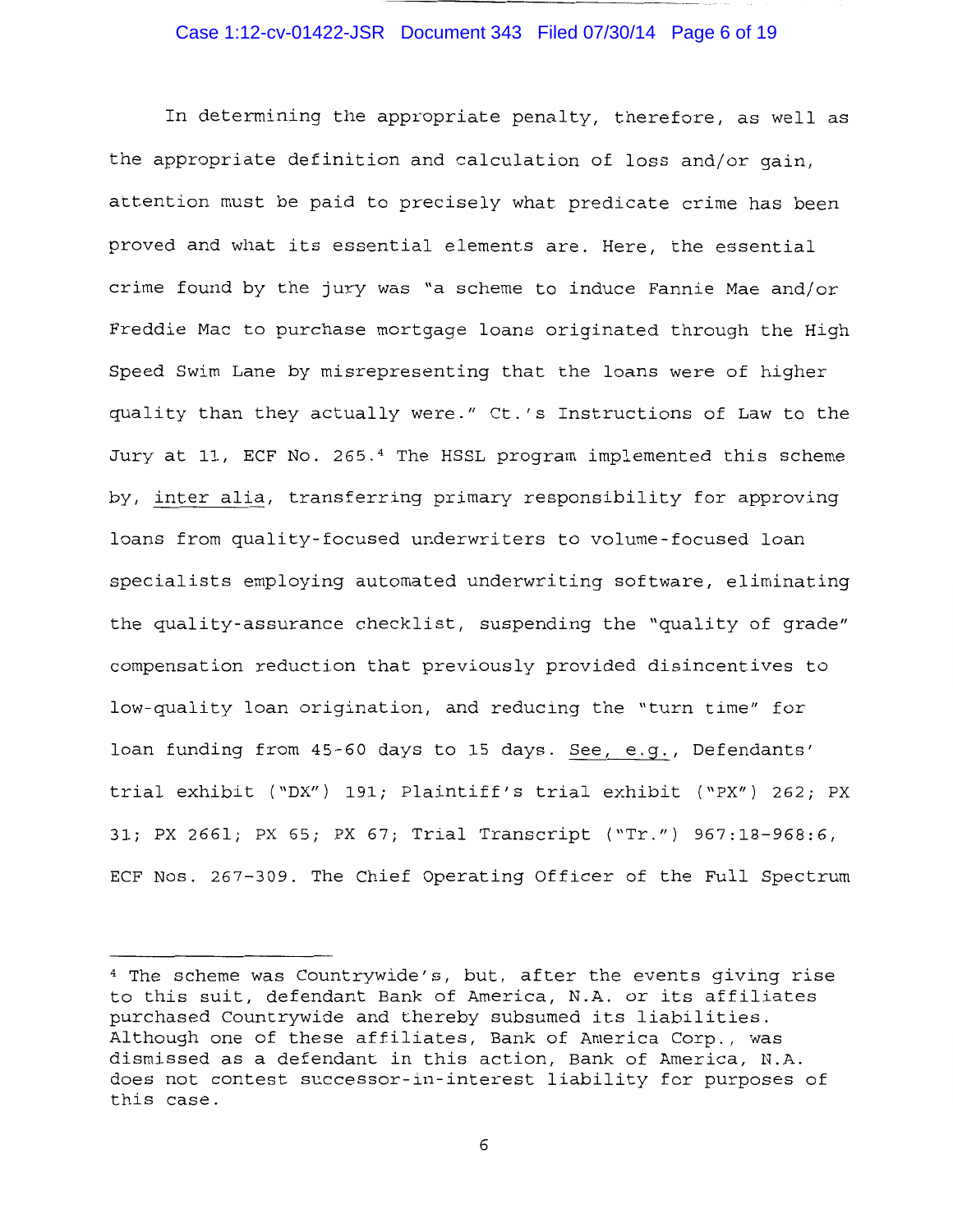### Case 1:12-cv-01422-JSR Document 343 Filed 07/30/14 Page 7 of 19

Lending division of Countrywide, Rebecca Mairone, was a leader in designing and implementing the HSSL program. See, e.g., Tr. 1670:16-17.

Since the essence of the crime proved was a fraudulent scheme to induce Fannie Mae and Freddie Mac into purchasing risky mortgages originated through the HSSL program, the first thing the Court must determine in calculating loss or gain is how many HSSL loans were sold by Countrywide to Fannie Mae and Freddie Mac. The Government asserts that there were 28,882 such loans, while the Bank Defendants argue that there were only 11,481. This difference is the product of three factual disputes that the Court now resolves.

First, while both sides agree that the HSSL process began on August 13, 2007,<sup>5</sup> they disagree as to when the program ended. The Bank Defendants argue that the HSSL program ended in April 2008 when Countrywide reintroduced the quality-assurance checklist, while the Government contends that the HSSL ended only when underwriters were once again required to clear the loans for closing, beginning May 22, 2008. The Court agrees with the Government that the removal of experienced underwriters and their

<sup>5</sup> The Court finds, however, that 107 loans from the "pilot" period at the outset of the HSSL project should be excluded from the total. See Decl. of Lars Hansen dated Nov. 27, 2013  $\parallel$  6, ECF No. 320 (of 665 loans Bank Defendants urge excluded on this basis, 558 were cleared to close by a loan specialist)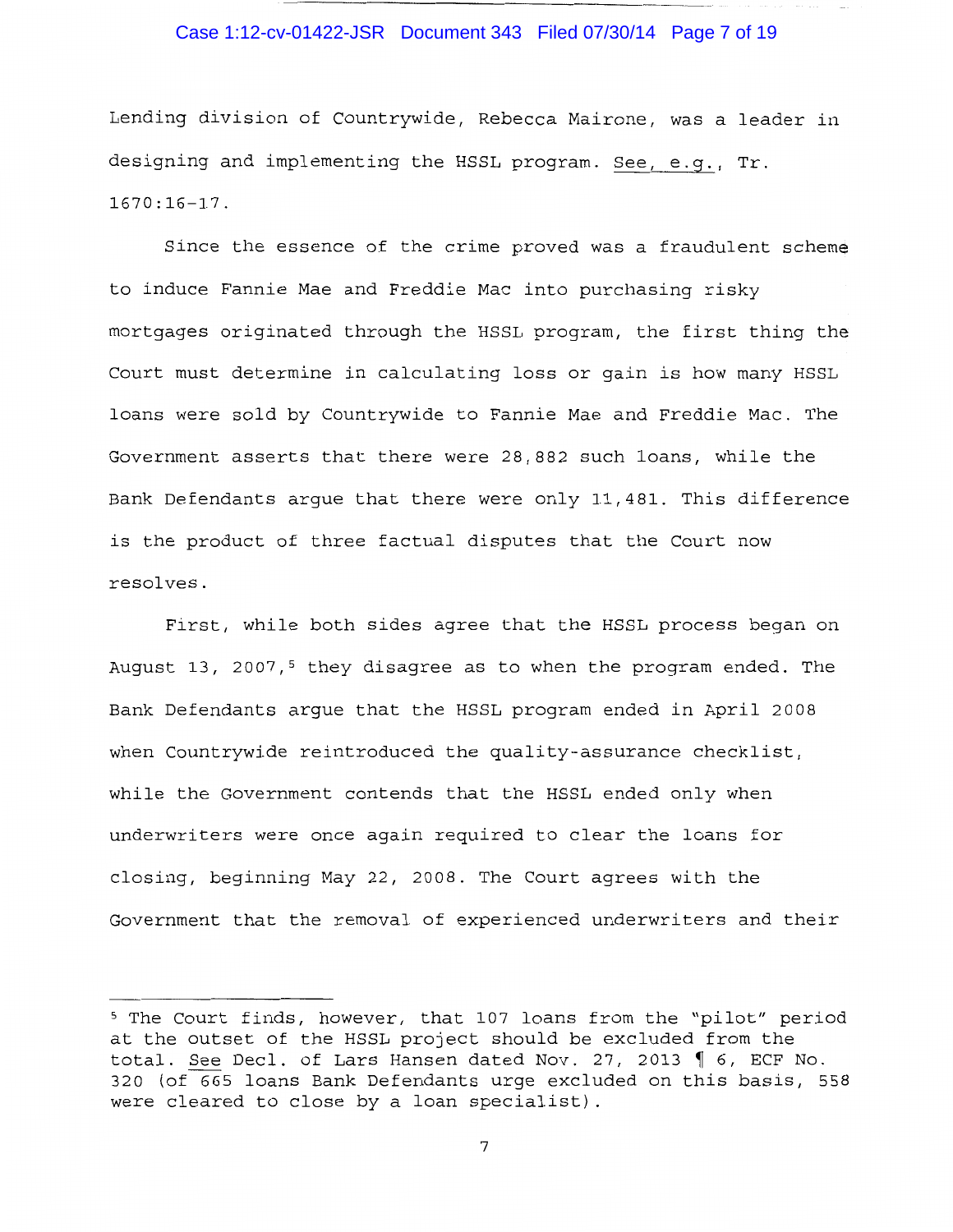# Case 1:12-cv-01422-JSR Document 343 Filed 07/30/14 Page 8 of 19

continued absence from the clear-to-close process was at the heart of the HSSL scheme, and accordingly concludes that May 21, 2008 is the appropriate end date for defining the HSSL population.

Second, the Bank Defendants argue that, even within this period, there were loans that were in some degree reviewed by an underwriter at some point in the process and should therefore be excluded from the total. But even in these cases, it was the less experienced, less punctilious "loan specialists" who, relying chiefly on software, cleared the loans for closing, the critical tollgate on this high-speed highway. The Court will not exclude a loan from the HSSL population if it was cleared to close by a loan specialist merely because at some point in the origination process an underwriter glanced at it.

Third, the Bank Defendants contend that the Government's HSSL population wrongly includes non-HSSL loans processed through field branches. It is undisputed that the HSSL process was implemented at five "Central Fulfillment" ("CF") branches, which handled mortgage applications by telephone or electronically, as opposed to "field branches" where a potential borrower could walk in off the street. The CF branches were located in Richardson, Texas; Chandler, Arizona; Rosemead, California; Plano, Texas; and Hatboro, Pennsylvania. Tr. 1699:3-5. But there also existed field branches at these locations, and the Bank Defendants argue that the Government wrongly included in its population of HSSL loans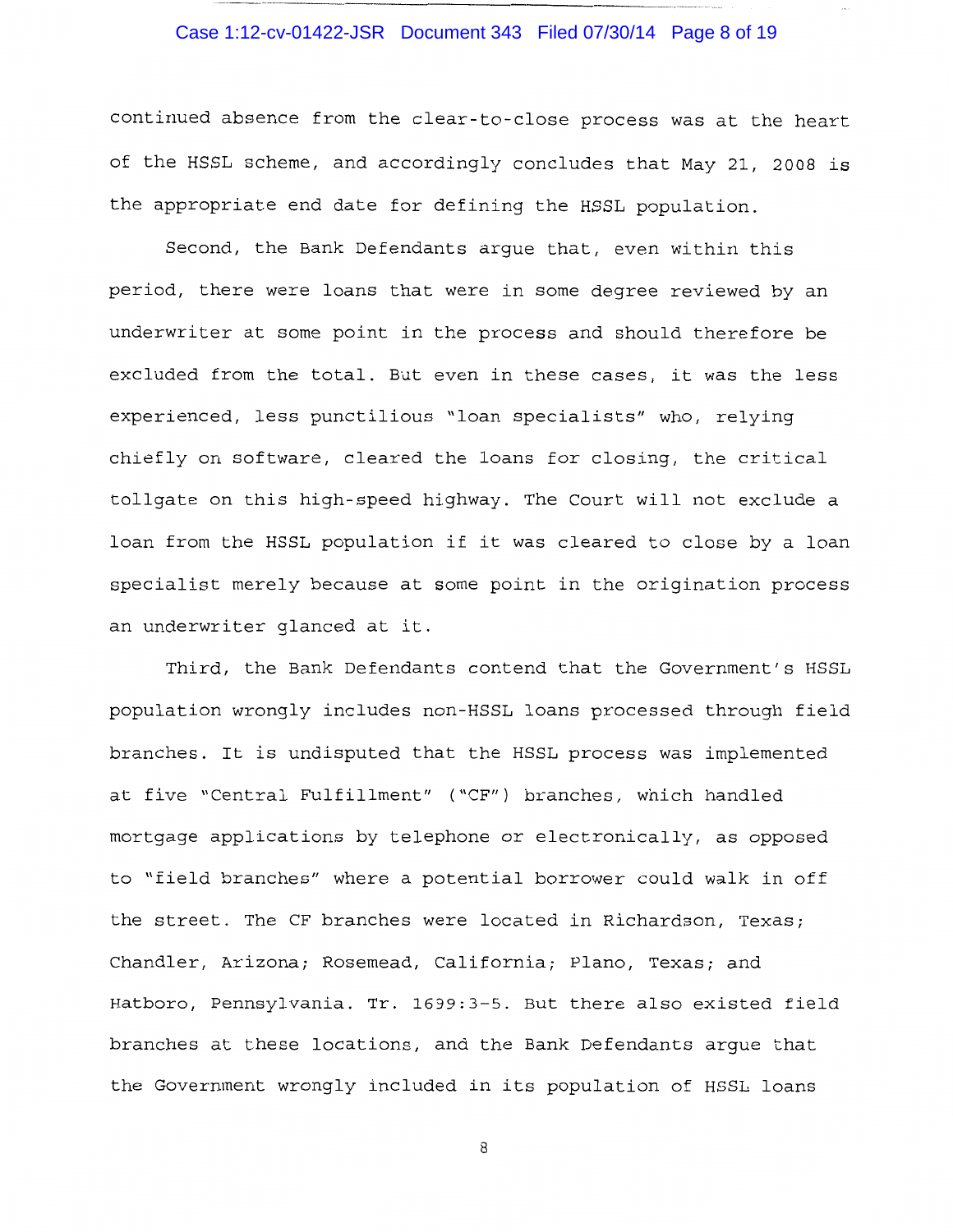# Case 1:12-cv-01422-JSR Document 343 Filed 07/30/14 Page 9 of 19

some 11,057 loans that were the product of activities by the field branches in each of the five cities and that did not proceed through the HSSL process. Bank Defs.' Loss Mem. at 20 (citing Tr. 2227:5-13). Indeed, the Government's own witness confirmed as much. Tr. 336:22-24 ("Q: But generally, the field branches did not use the procedure that was used for the production of Hustle loans, am I correct? A: That's correct."). While the quality of these non-HSSL loans may also have been overstated, this was not the subject of any proof at trial. Accordingly, the Court will consider the HSSL population to include only those loans processed or funded by CF branches rather than by field branches.

The result of the foregoing determinations is that the population of HSSL loans for purposes of determining loss or gain is 17,611 (see Bank Defs.' Loss Mem. at 21 & n.11, less the 107 loans that the Government concedes should be excluded from the pilot period) .

But how much was the "gain" or "loss" on the fraudulent sale of these 17,611 HSSL loans? The result varies hugely depending on how broadly or narrowly one construes these terms, and what purposes they are intended to serve. FIRREA itself does not provide an adjective to modify either gain or loss other than "pecuniary." Some other statutes do, but not in a way that allows the Court to draw a coherent inference from these imperfect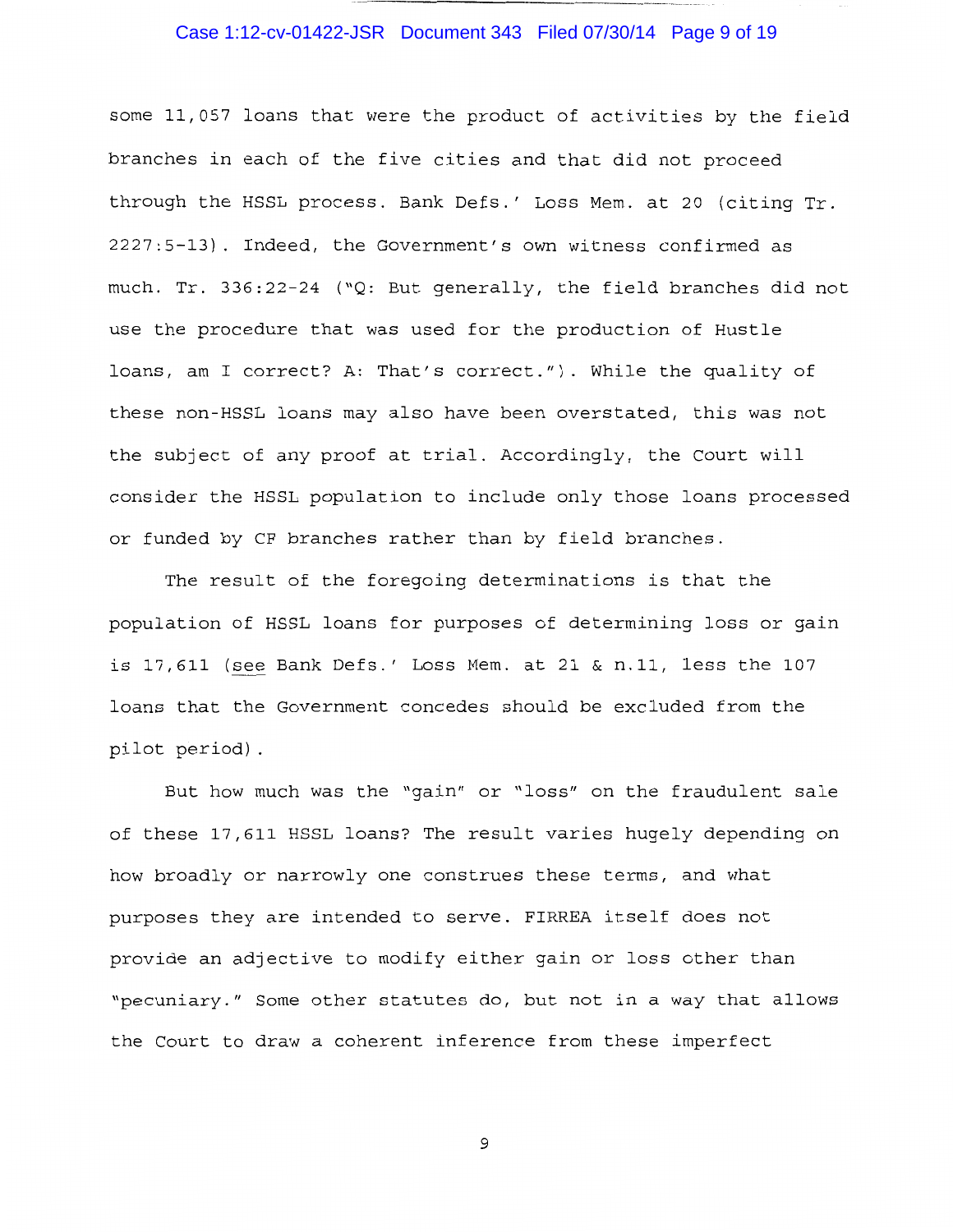### Case 1:12-cv-01422-JSR Document 343 Filed 07/30/14 Page 10 of 19

analogies. Nor is the legislative history particularly illuminating.

The Bank Defendants place great weight on the Alternative Fines Act, which contains some language similar to FIRREA and was enacted only two years earlier. Specifically, the relevant section of the Alternative Fines Act states: "If any person derives pecuniary gain from the offense, or if the offense results in pecuniary loss to a person other than the defendant, the defendant may be fined not more than the greater of twice the gross gain or twice the gross loss, unless imposition of a fine under this subsection would unduly complicate or prolong the sentencing process." 18 U.S.C. § 357l(d). Where the Alternative Fines Act uses "twice the gross gain or twice the gross loss" (emphasis supplied), FIRREA uses only "such gain or loss," leading the Bank Defendants to draw the negative inference that FIRREA's naked "gain" must be a "net" gain. 6 But as the Government points out,

<sup>6</sup> The Bank Defendants rely heavily for their "net" argument on United States v. Sanford Ltd., 878 F. Supp. 2d 137 (D.D.C. 2012), which concerned environmental violations by a fishing outfit under the Alternative Fines Act  $-$  a context that self-evidently does not lend itself to an easy analogy here. Similarly inapt are the precedents that the Bank Defendants marshal to suggest a "norm" of netting in the False Claims Act or other civil contexts calculating "damages." A FIRREA civil penalty, in contrast to a court's calculation of damages caused to the Government in an ordinary False Claims Act case, is calibrated to deter and punish, not to restore a victim to the status quo ex ante.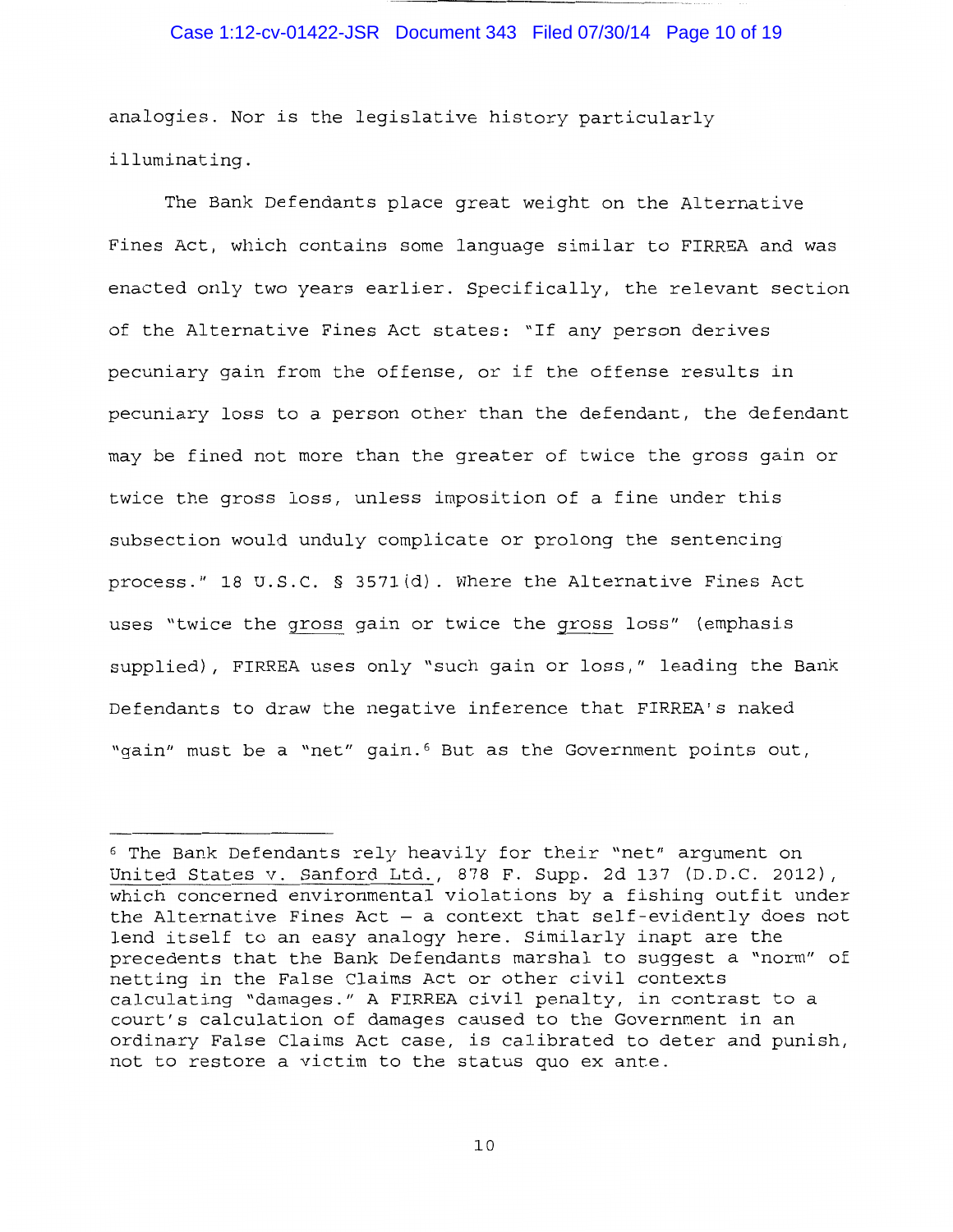### Case 1:12-cv-01422-JSR Document 343 Filed 07/30/14 Page 11 of 19

when Congress means to permit certain costs to be netted out, it is quite capable of stating so expressly. Compare 18 U.S.C. § 981 (a) (2) (A) (civil forfeiture involving illegal goods or services "not limited to the net gain or profit realized from the offense") with id. § 98l(a) (2) (B) (permitting a defendant convicted of illegally selling only legal goods or services to subtract from proceeds "the direct costs incurred in providing the goods or services" for forfeiture).<sup>7</sup> If, as the defendants assume, the penalty provisions of FIRREA were intended to take the opposite tack from those of the Alternative Fines Act, Congress could easily have so stated, either in the words of the statute itself or in its legislative history. This failure to do so strongly suggests that the Bank Defendants' negative inference argument is flawed or at least too conjectural to be relied on.

Moreover, as detailed above, FIRREA is in certain respects a unique statute, and, accordingly, the Court returns to the general principles referenced earlier: the civil penalty provisions of FIRREA are designed to serve punitive and deterrent purposes and should be construed in accordance with those purposes. This strongly cuts in favor of the Government's position that both gain

<sup>7</sup> Moreover, when Congress does see fit to deploy an adjective like "gross" or "net" to modify "gain" or "loss," it is not selfevident what specific costs are intended to be "netted" out.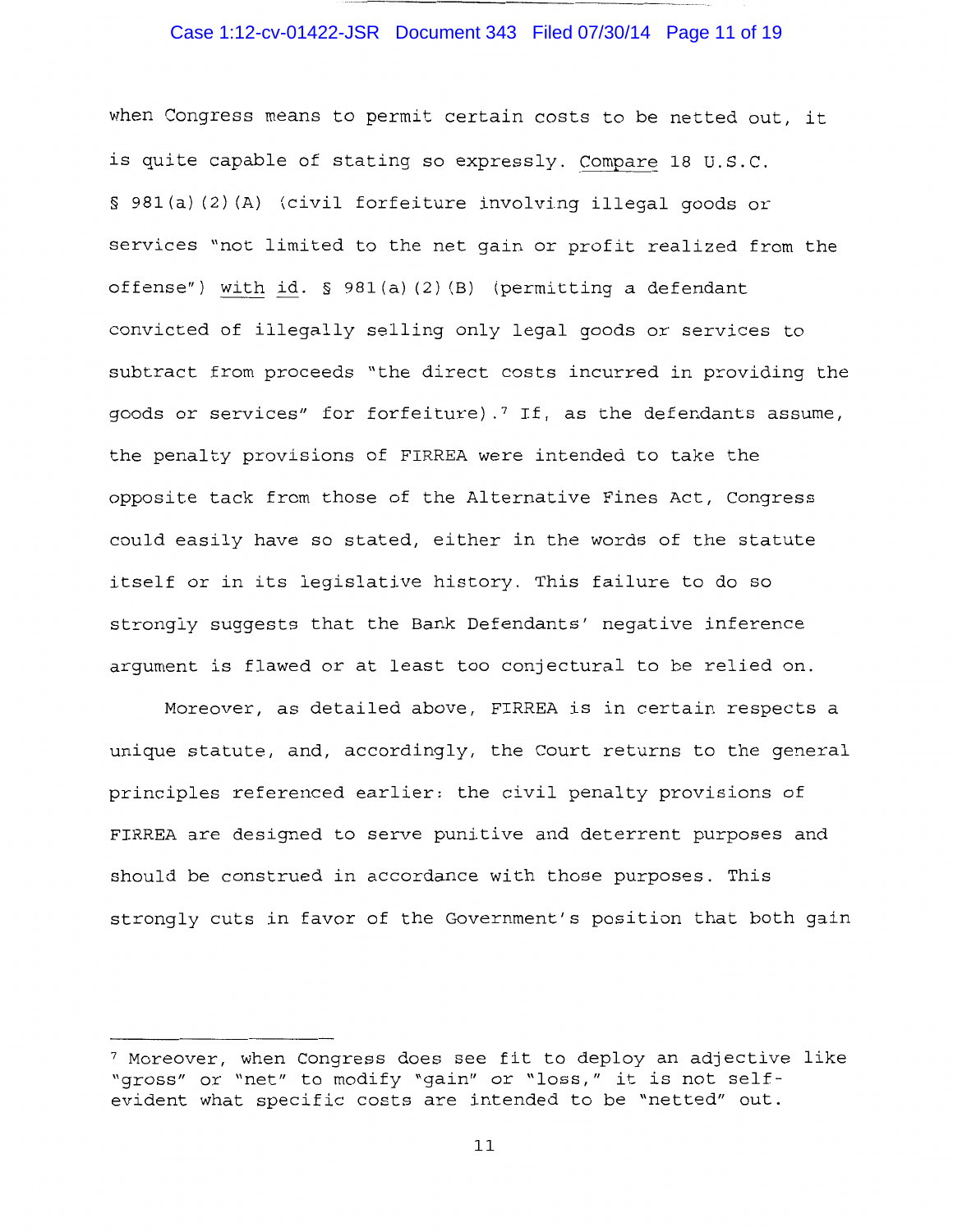#### Case 1:12-cv-01422-JSR Document 343 Filed 07/30/14 Page 12 of 19

and loss should be viewed simply in terms of how much money the defendants fraudulently induced the victims to pay to them.<sup>8</sup>

While no analogy is perfect, a simple one will illustrate the point. If I sold you a cow for \$100 saying it was a healthy dairy cow when I knew it had foot-and-mouth disease, you would in theory have a net loss of less than \$100 since the cow would still be worth something as dead meat. But if you had known the truth, or, short of that, had known that I as the seller was intentionally lying to you about a material matter, you would never have bought the cow in the first place, so your out-of-pocket loss of \$100 is really more reflective of the misconduct perpetrated upon you. Similarly, since I would have spent some money to purchase or raise the cow before I discovered it was diseased and duped you into buying it, my net gain from the sale would have been less than \$100. But since you would have never purchased the cow from me if you knew that it had foot-and-mouth disease or that I had intentionally lied to you in trying to induce you to part with your \$100, the \$100 I received, that is, my gross gain, is far

<sup>8</sup> Were the Court to accept the defendants' "netting" theory, then a rebounding housing market could render FIRREA's penalty provisions a nullity if a diligent fraud victim managed to recover more than the principal owed at a foreclosure sale. Similarly, Fannie Mae's and Freddie Mac's contractual right to require the Bank Defendants to repurchase faulty mortgages could wipe out any penalty. Such a reading of the penalty provision would thwart Congress's intent to deter and punish FIRREA violators.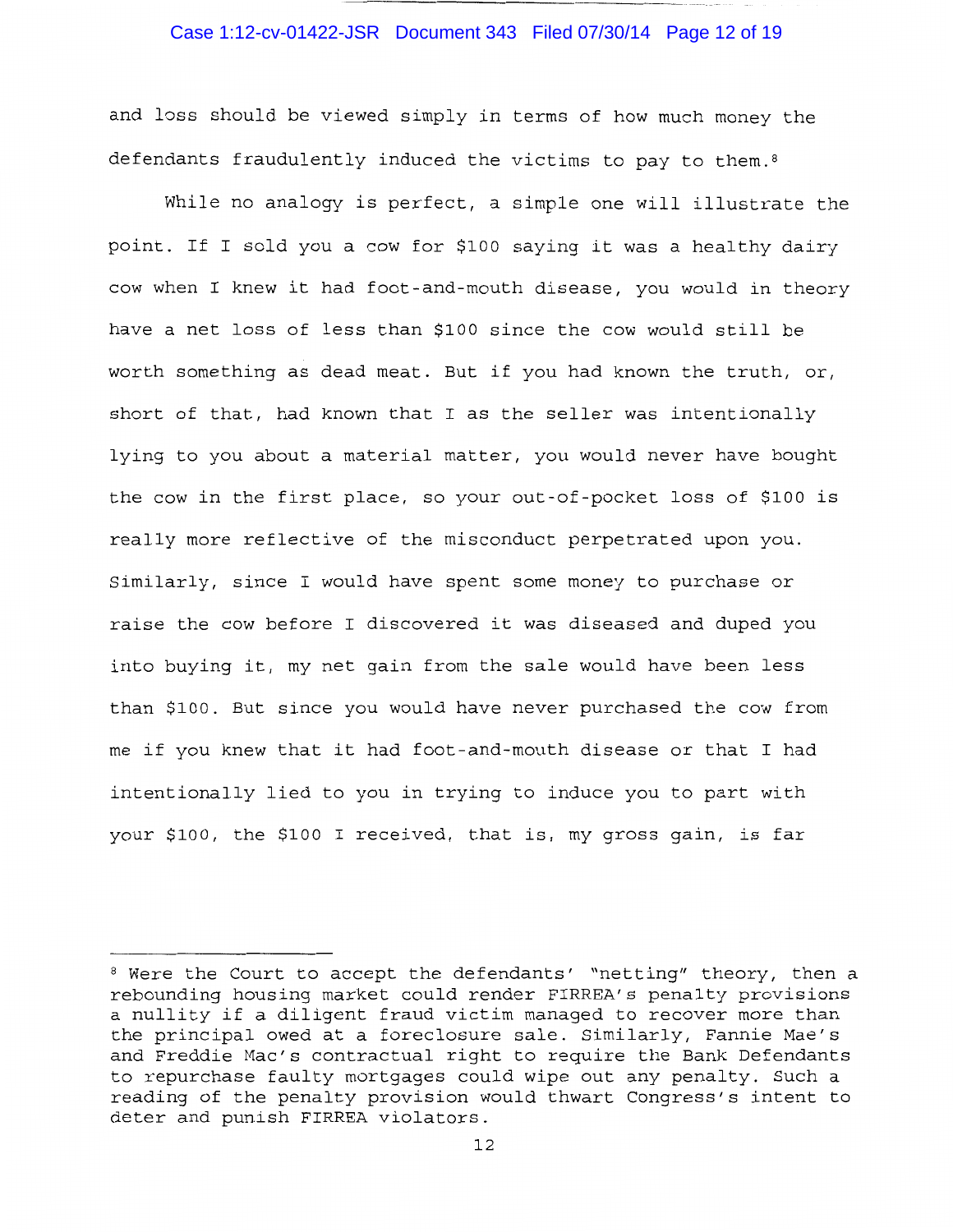### Case 1:12-cv-01422-JSR Document 343 Filed 07/30/14 Page 13 of 19

more reflective of the essential nature of my fraudulent misconduct than my "net" gain.9

It follows that, in this case, the amount of the victims' loss and the defendants' gain is identical, and consists of the price that Fannie Mae and Freddie Mac paid to Countrywide for the fraudulently misrepresented loans. The population of fraudulently misrepresented loans, moreover, consists not just of some subset of the 17,611 HSSL loans sold to Fannie Mae and Freddie Mac, but all of them. For even though, despite the defective processing, some of the HSSL loans may in fact have been of high quality (as described below), what the Government charged, and what the jury found, was an intentional scheme to defraud Fannie Mae and Freddie Mac brought about by designing a system of processing, the HSSL, that the defendants knew and intended would lead to loans being

<sup>9</sup> Analogies aside, it bears mentioning that by virtue of this fraud the Bank Defendants managed to unload a vast portfolio of risky assets on unwitting buyers and were thereby able to reduce the risk on their own balance sheet at a crucial moment in time. Indeed, Countrywide's introduction of the HSSL program coincided with a severe contraction of the market for riskier mortgages and Countrywide's understanding that it would no longer find willing buyers for the subprime mortgages that the Full Spectrum Lending division had churned out for years. Given that large, systemically risky portfolios of similarly dubious mortgage-backed assets were a significant contributor to the financial crisis, it strains credulity to imagine that FIRREA would require the Court to close its eyes to the overarching fraud and ask, "Yes, but what did the victims manage to recover in foreclosure?" The use of a "net" amount to calculate gain or loss would therefore fundamentally misconstrue the nature of the fraud and undermine Congress's directive that the Court penalize and thereby deter this serious misconduct.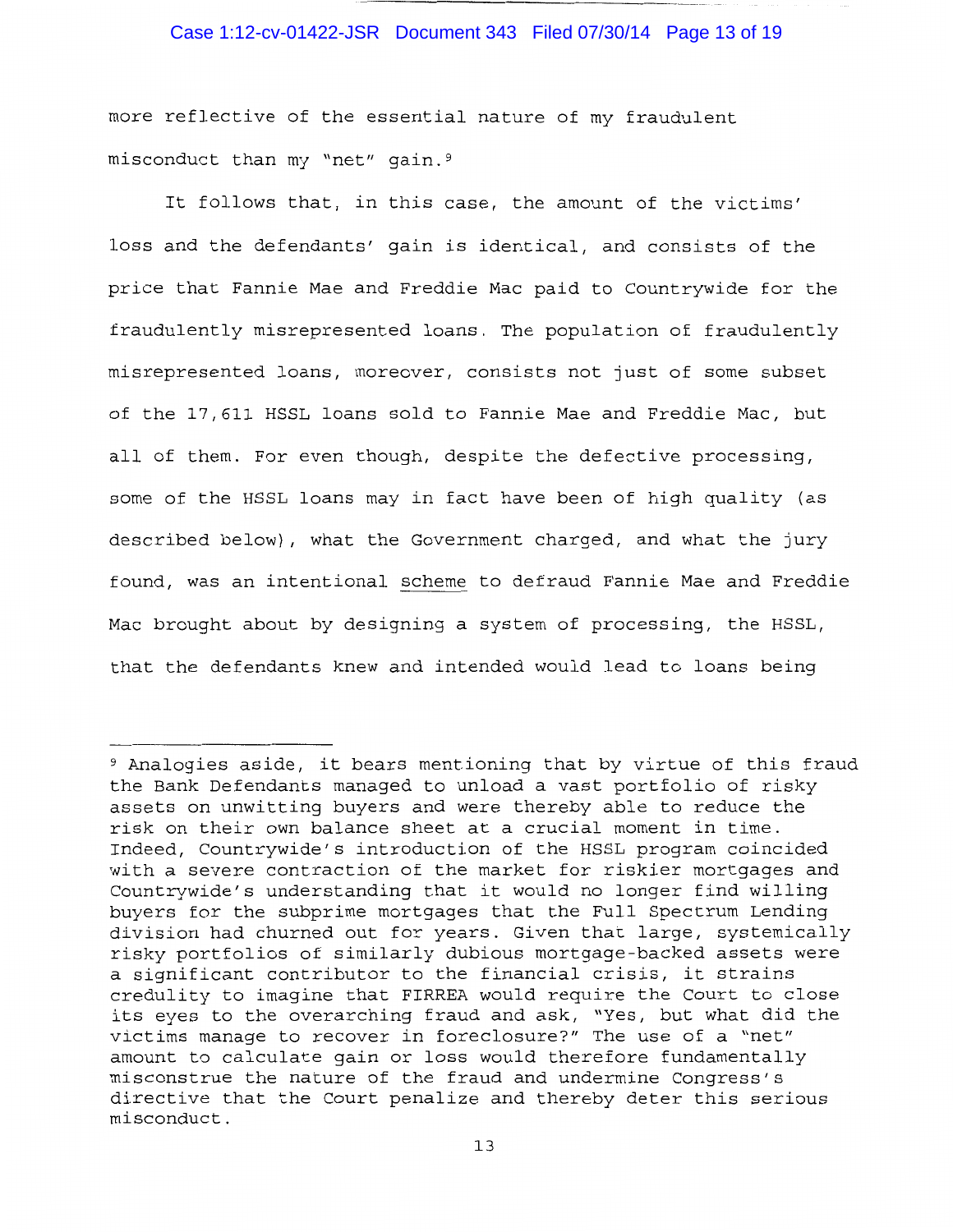# Case 1:12-cv-01422-JSR Document 343 Filed 07/30/14 Page 14 of 19

represented to be of a materially higher quality than they actually were. The happenstance that some of the loans may have still been of high quality should not relieve the defendants of bearing responsibility for the full payments they received from the scheme, at least not if the purposes of the penalty are punishment and deterrence. Relatedly, if the victims had known that the defendants were lying to them about the quality of the loans produced by the HSSL process, they would never have purchased any of the loans so generated, or parted with any of their money, so the happenstance that some of the loans turned out to be of high quality would be irrelevant from a deterrence standpoint.

In short, the proper measure of both loss and gain in this case is the amount Fannie Mae and Freddie Mac paid to Countrywide for the entire 17,611 HSSL-generated loans. This sum is  $$2,960,737,608.$ <sup>10</sup>

While this sets the upper limit for the penalty, the Court, in its discretion, may impose a lesser penalty after consideration of the relevant mitigating factors. In the Court's view, however,

<sup>10</sup> This sum is arrived at by taking the ratio that 17,611 bears to 28,882 and multiplying it by the \$4,855,602,953 that the Government represents was the amount that was paid to Countrywide for the 28,882 loans. See Declaration of Dr. Joseph R. Mason dated Jan. 29, 2014 ("Mason Decl.")  $\parallel$  5, ECF No. 326. This assumes that the average price of the 17,611 loans was not materially different from the average for the 28,882 loans, an assumption shared by both parties' briefing.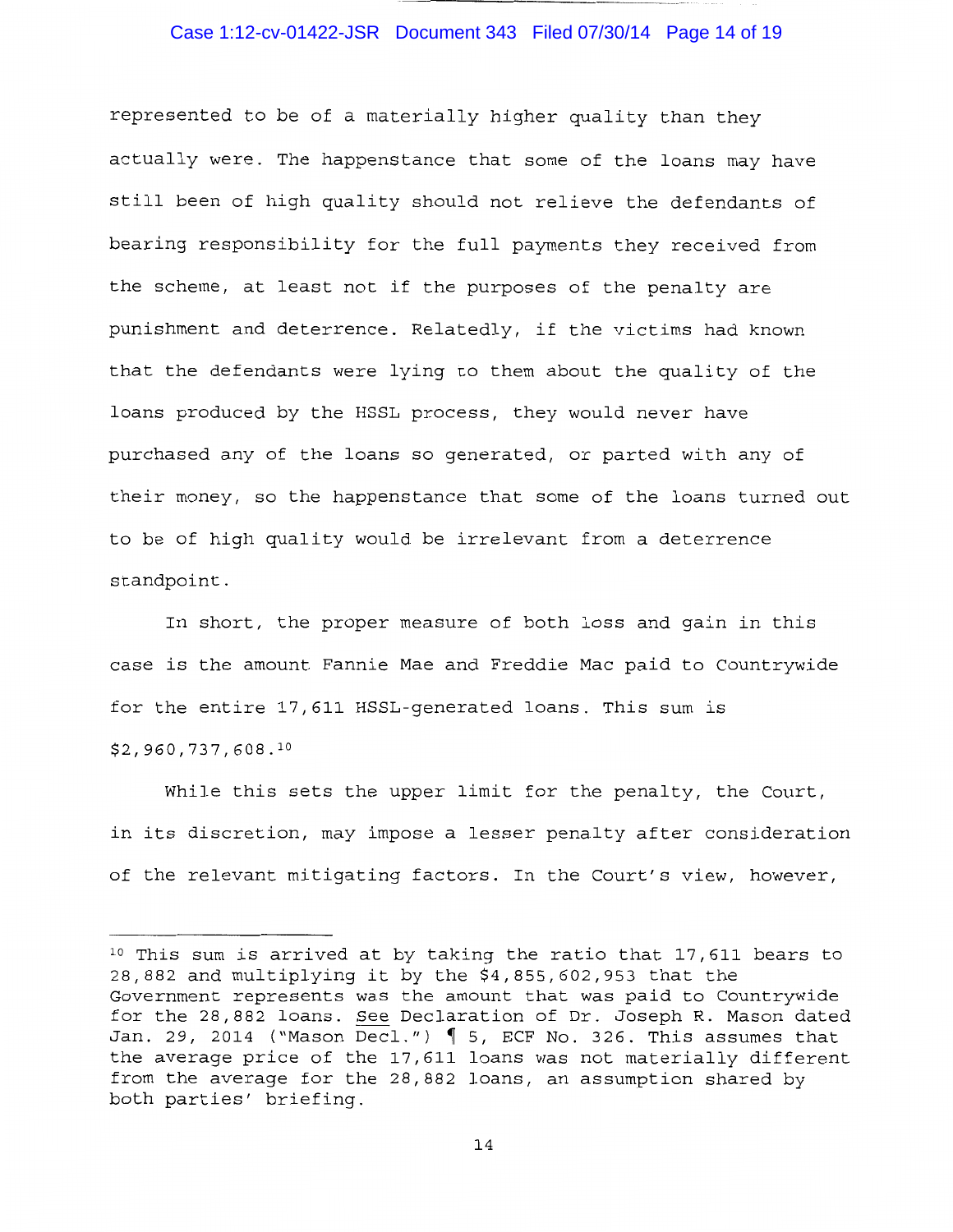# Case 1:12-cv-01422-JSR Document 343 Filed 07/30/14 Page 15 of 19

only one of the direct and indirect economic effects on which the Bank Defendants place such emphasis in their mistaken argument for net gain and net loss is a worthy candidate for mitigating the penalty. Specifically, while Fannie Mae and Freddie Mac would never have purchased any loans from the Bank Defendants if they had known that Countrywide had intentionally lied to them about the loans' quality and had, indeed, created a program for processing the loans that virtually assured that many of the loans would be of lesser quality than represented  $-$  and even though, as indicated above, determination of a FIRREA penalty is primarily a matter of punishment and deterrence, rather than compensation of the victims - still, the fact that a meaningful number of the HSSL loans that Fannie Mae and Freddie Mac purchased turned out to be of acceptable quality is an appropriate factor for the Court to consider in assessing the egregiousness of the offense. Here, the Government's own expert concluded, in testimony the Court credits, that 57.19% of the HSSL loans proved, in the end, not to be materially defective. See Mason Decl.  $\oint$  6. On this basis, the Court will reduce the penalty to be imposed to 42.81% of the statutory maximum, or \$1,267,491,770.

Turning to other mitigation factors, however, the Court finds none that warrants a further reduction in the Bank Defendants' penalty. Although at one point in the trial the Court, momentarily mesmerized by defendants' superb attorneys, commented that this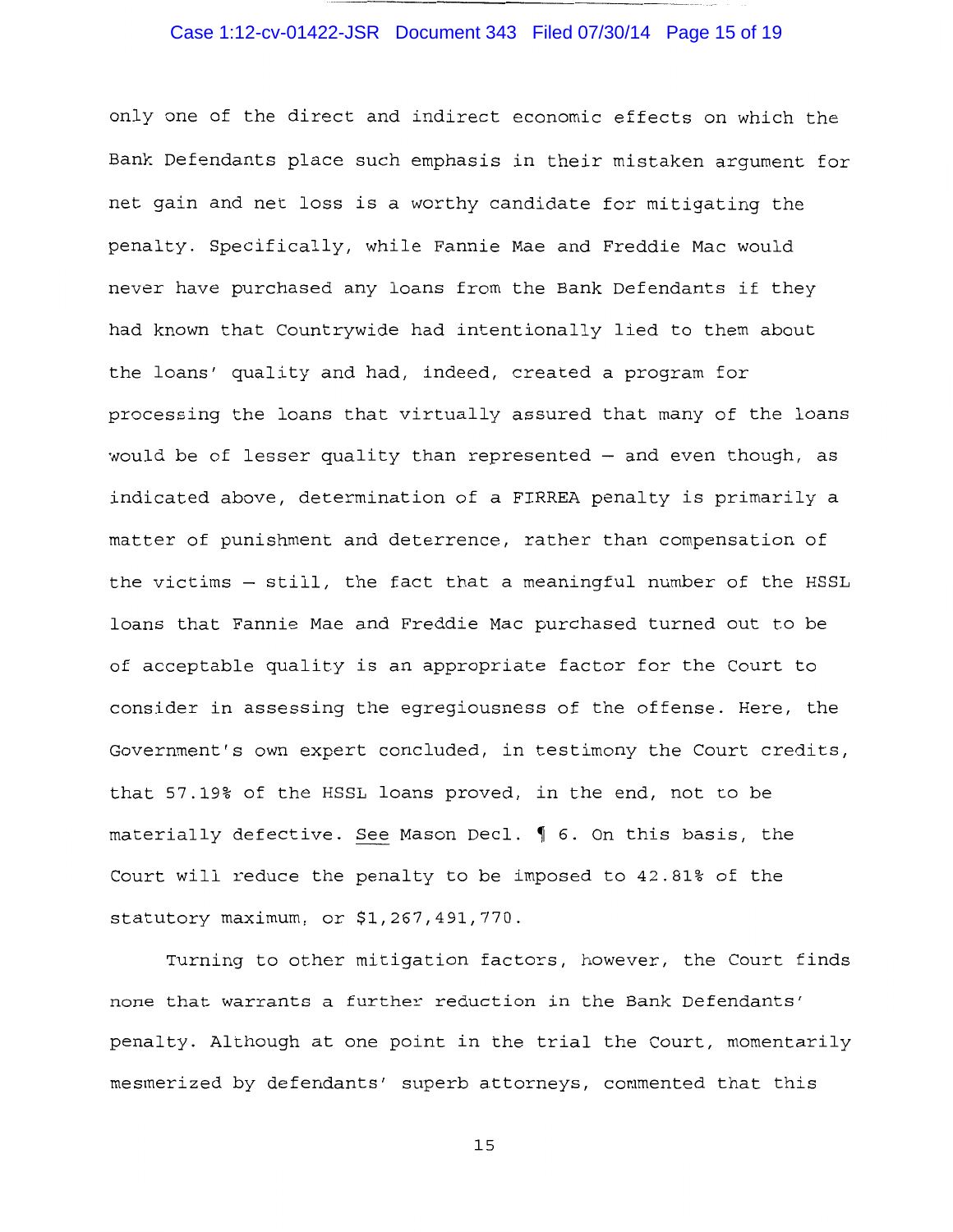# Case 1:12-cv-01422-JSR Document 343 Filed 07/30/14 Page 16 of 19

was a "close case," Tr. 3169:10, the careful review of the evidence that the Court has conducted in connection with determining the penalty has convinced the Court, as it did the jury, that the evidence of the defendants' fraudulent scheme and fraudulent intent was ample. That evidence, coupled with the adverse inferences to be drawn from the implausible testimony of Ms. Mairone and other defense witnesses, proved convincingly that the defendants were fully prepared to jettison reasonable steps to assure loan quality in favor of volume, speed, and profits. Even when Countrywide's own internal quality reports evidenced deteriorating loan quality, see, e.g., PX 56, PX 406, PX 408 concerns echoed by Mairone's own front-line staff, see, e.g., PX 52 - the defendants shunted critics and criticisms aside, doubled down on their risky behavior, and applied ever more pressure on loan specialists to ignore loan quality concerns, see, e.g.,PX 253, PX 262, PX 489, PX 524. Furthermore, defendants purposefully ignored their contractual obligations to report to Fannie and Freddie all loans-identified as defective, reporting only six HSSL loans as such, when, in fact, there were thousands. See, e.g., Tr. 1703:5-10.

In short, while the HSSL process lasted only nine months, it was from start to finish the vehicle for a brazen fraud by the defendants, driven by a hunger for profits and oblivious to the harms thereby visited, not just on the immediate victims but also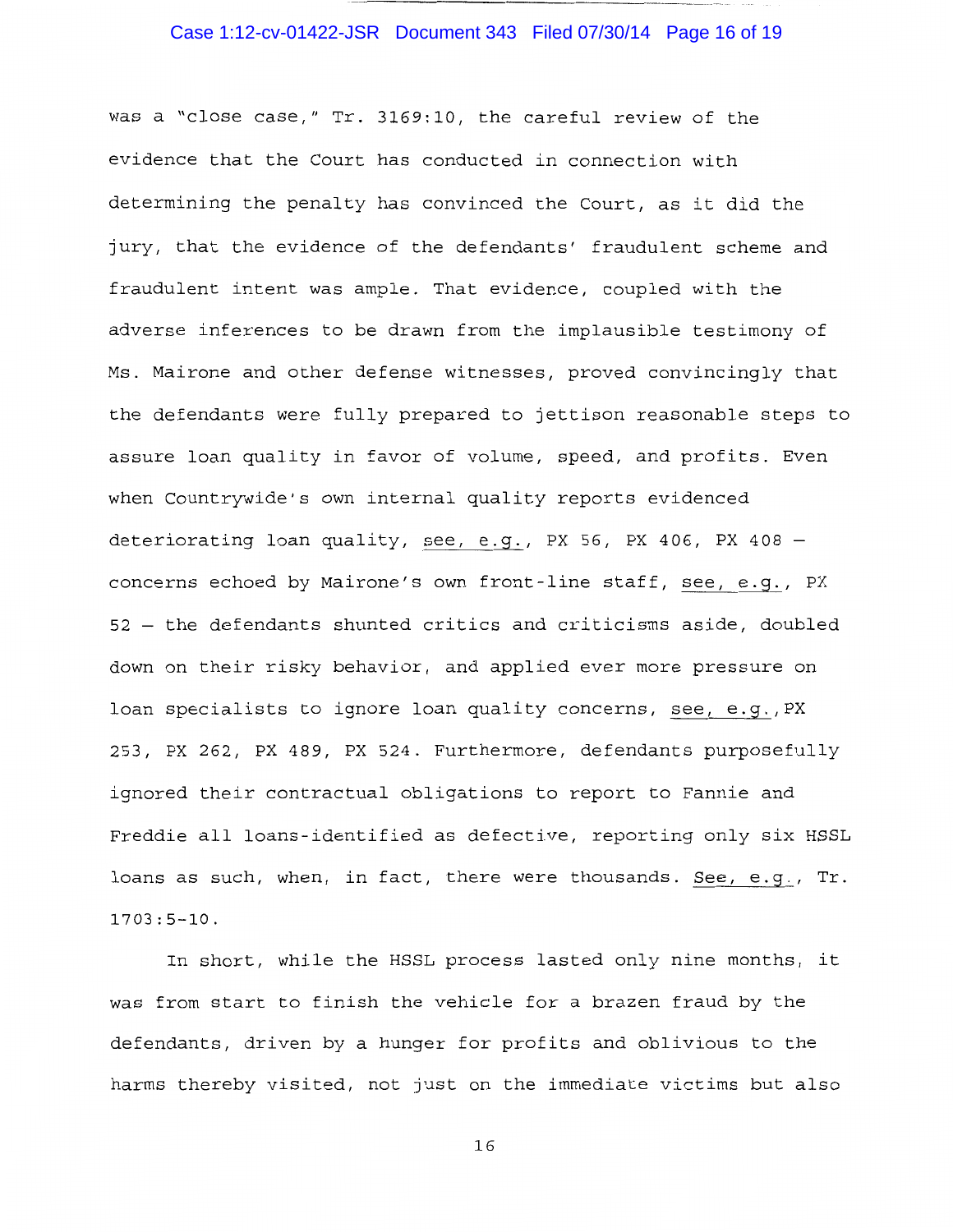### Case 1:12-cv-01422-JSR Document 343 Filed 07/30/14 Page 17 of 19

on the financial system as a whole. 11 The HSSL fraud, simply by itself, more than warrants a penalty of \$1,267,491,770.

Having completed the determination of the penalty with respect to the Bank Defendants, the Court turns to Ms. Mairone. Not a little of the responsibility for this fraud can be laid at her doorstep. Despite her implausible testimony to the contrary, from which the Court draws an adverse inference, there was convincing evidence that Ms. Mairone - the relatively new employee who had to prove herself  $-$  most aggressively pushed forward the HSSL fraud and most scathingly denounced those who raised concerns. Thus, for example, when Mr. O'Donnell relayed to Ms. Mairone a lengthy list of concerns about the erosion of loan quality under the HSSL program, she not only gave his concerns the back of her hand but also directed thereafter that quality assurance reports be sent only to her rather than distributed more widely, that loan specialists no longer be notified of errors in their HSSL loans, that the quality-assurance checklist be

<sup>&</sup>lt;sup>11</sup> Whether the HSSL program was symptomatic of more pervasive fraud at Countrywide, the Court cannot say, since, as noted, the SEC's case against its highest officers was settled without the defendants admitting or denying liability. See Settlement Agreements, SEC v. Mozilo, No. 09-cv-3994, ECF Nos. 481, 482, 483 (C.D. Cal. Oct. 15, 2010). While, moreover, the Government proffered in the instant case an email from another Countrywide executive, Cindy Simantel, in which she informs Countrywide's Chief Credit Officer Rod Williams that she lied to Freddie Mac to conceal the awful quality of certain non-HSSL loans, see ECF No. 165, Deel. of Malachi Jones, Ex. A, the Court excluded the email from introduction at trial and will not consider it here.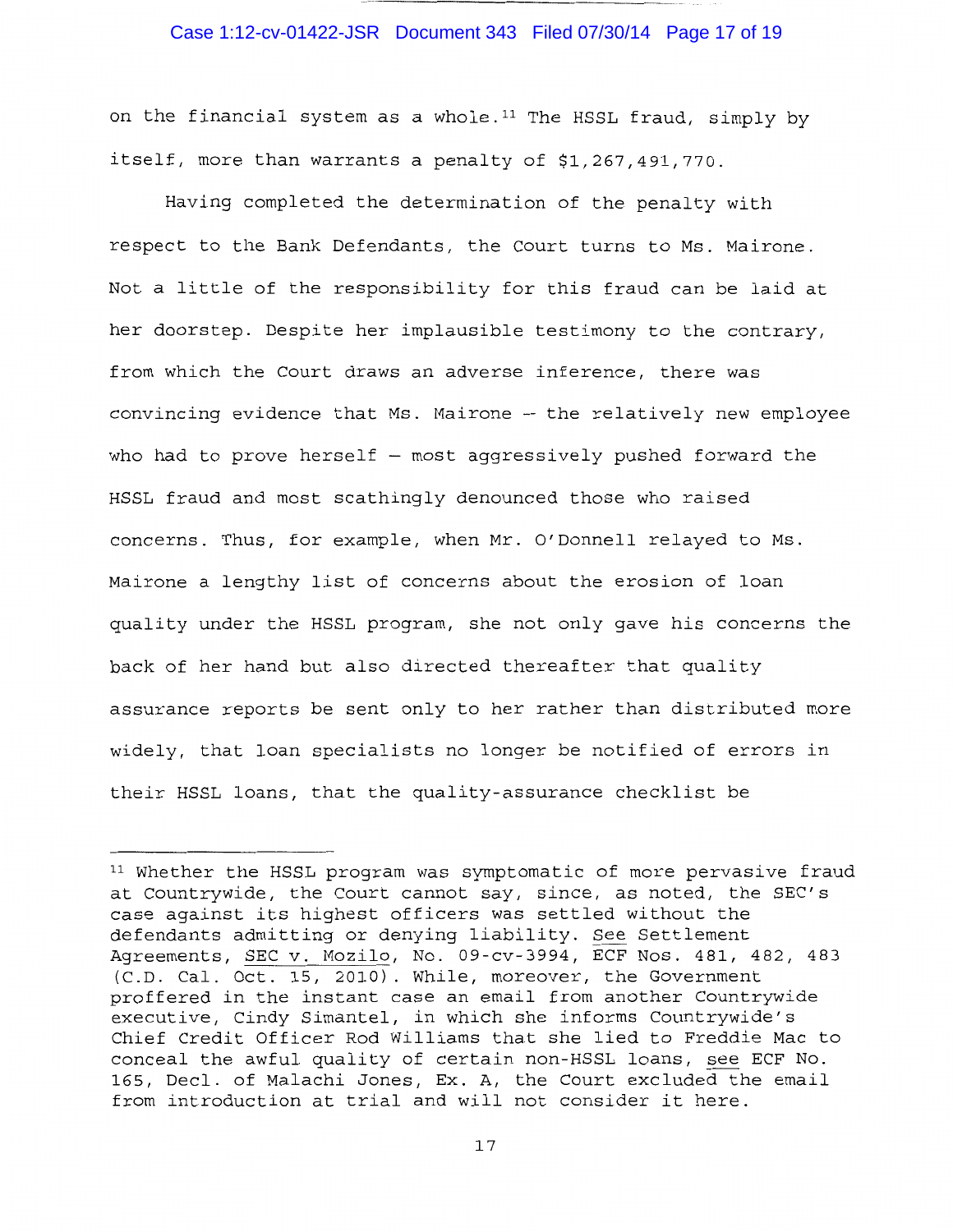# Case 1:12-cv-01422-JSR Document 343 Filed 07/30/14 Page 18 of 19

eliminated, and that other changes be made to increase volume and sales at the expense of quality. See, e.g., PX 68.

In his instant papers, Ms. Mairone's excellent counsel argues, among much else, that Ms. Mairone did not act alone and that many of her actions and others were taken in consultation with her division's Chief Executive Officer and Chief Credit Officer. See ECF No. 314. Indeed, the jury itself wanted to know why these other officers were not also named as defendants. See Tr. 3478:8-9. But the fact that other, higher-level individuals arguably participated in the fraud but were, for whatever reason, not charged by the Government, does not significantly lessen Ms. Mairone's culpability for her leading role in the fraud. She was, in the eyes of Countrywide's own employees, the HSSL's "catalyst." Tr. 1670:16-17.

There is one obvious difference, however, between Ms. Mairone and the Bank Defendants, and that is in ability to pay a substantial penalty. Chiefly for this reason, the Government itself seeks to impose on her a penalty of no more than \$1,200,000. See Mar. 13 Hr'g Tr. 4:11, ECF No. 337. Furthermore, the Court has personally reviewed Ms. Mairone's financial records submitted under seal, and finds that, while she is certainly not a candidate for welfare, and is likely to remain employed in lucrative positions for the foreseeable future, to impose on her the lump sum payment of \$1,200,000 million requested by the